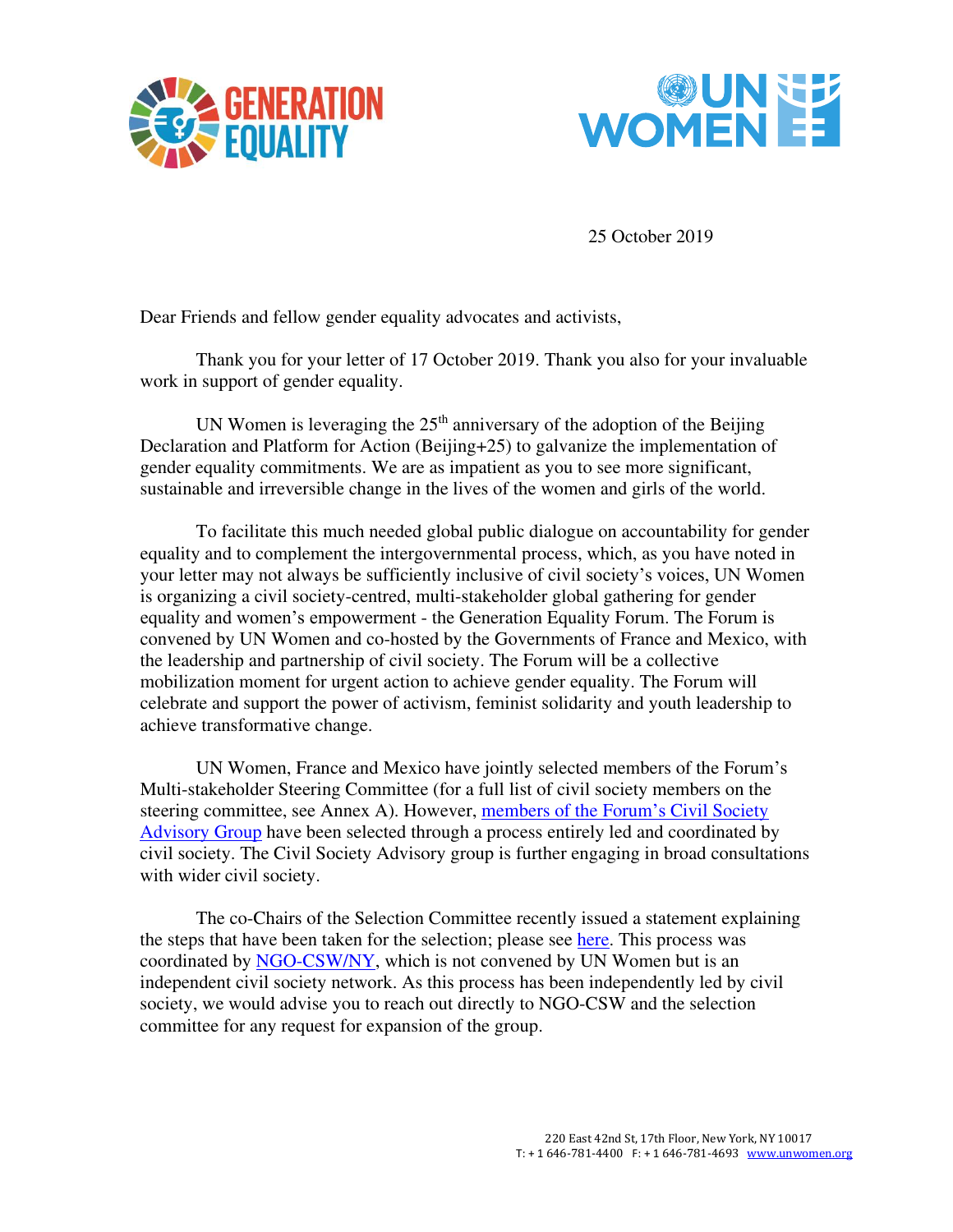UN Women is fully committed to engaging the women's rights movement in all its diversity meaningfully and consistently throughout the Beijing+25 process and the Generation Equality Forum and its outcomes. UN Women has also established a Civil Society Strategic Planning and Leadership Group and a Beijing+25 Youth Task Force to provide direct advice to UN Women on Beijing+25 and the Generation Equality Forum (see Annexes B and [this link\)](https://www.unwomen.org/-/media/headquarters/attachments/sections/news%20and%20events/stories/2019/beijing25-youthtaskforce-bios-en-compressed.pdf?la=en&vs=1135). These groups represent a diversity of regions, themes, views and generations.

We are aware of the different positions and concerns on the issue of prostitution/sex work and are attentive to the important views of all concerned. UN Women has a neutral position on this issue. Thus, UN Women does not take a position for or against the decriminalization/legalization of prostitution/sex work. Member states have approached the legal framework relating to prostitution/sex work in different ways. We are aware that these different models are currently debated in many countries and in the global women's movement. UN Women believes that interventions should be guided by gender equality and women's empowerment objectives, that all women must be protected from all forms of violence, abuse and exploitation, as well as discrimination and stigmatization, and have access to protection, healthcare and other services. UN Women will continue to work to support all women who are exploited, within the national framework of each country.

We are committed to ensuring that all voices can be equally heard on this and other issues where there are differing views. At the same time, our hope is that the Generation Equality Forum and wider Beijing+25 process can be spaces where the women's movement can come together around specific areas where we can work better together in support of achieving gender equality.

I look forward to working with all of you in solidarity and sisterhood.

Yours sincerely,

Phumzile Mlambo-**Ngcuka** Under-Secretary-General and Executive Director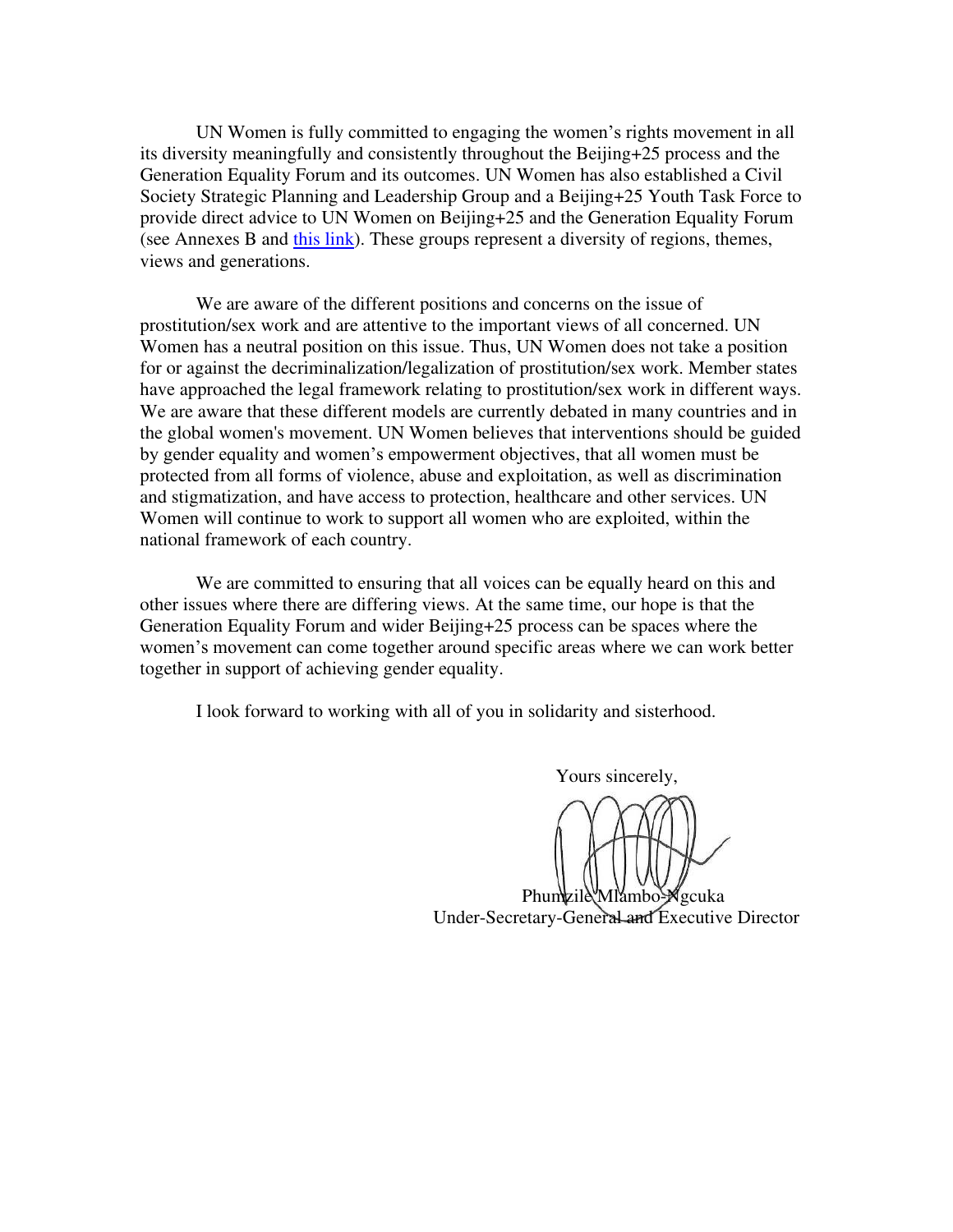Annex A: List of civil society members on the Multi-stakeholder Steering Committee

1. Nidhi Goyal – Founder and Director of Rising Flame; She is on the board of the directors of The Association for Women's Rights in Development (AWID) and is a disability rights feminist advocate

2. Latanya Mapp Frett – President and CEO of Global Fund for Women

3. Violet Shivutse – Chair of the Huairou Commission

4. Noelene Nabilivou – Associate of Development Alternatives with Women for a New era (DAWN); co-convener of Pacific Feminist SRHR Coalition, and Pacific Partnerships on Gender, Climate change and Sustainable Development; Political Advisor for Diverse Voices and Action (DIVA) for Equality

5. Hajer Sharief – Youth human rights advocate and the co-founder of "Together we build it", promoting a peaceful democratic transition in Libya, inclusive of women and youth

6. Jessica Vega Ortega – President of Global Conclave of Indigenous Youth; promoter and defender of the individual and collective rights of Indigenous Peoples

7. Massan d'Almeida – Founder, the first President and the outgoing Executive Director of the Network of Women's Organizations in Francophone Africa (ROFAF)

8. Alice Ackermann – Youth representative of International Planned Parenthood Federation (IPPF)

9. Yamini Mishra – Director, Gender, Sexuality, Identity at Amnesty International, representing Kumi Naidoo, Secretary General of Amnesty International

10. María Fernanda Espinosa Garcés – High-level Ecuadorian Gender Equality Advocate

11. Yasmeen Hassan – Global Executive Director at Equality Now

12. Joanna Maycock (TBC) – Secretary General of the European Women's Lobby (EWL)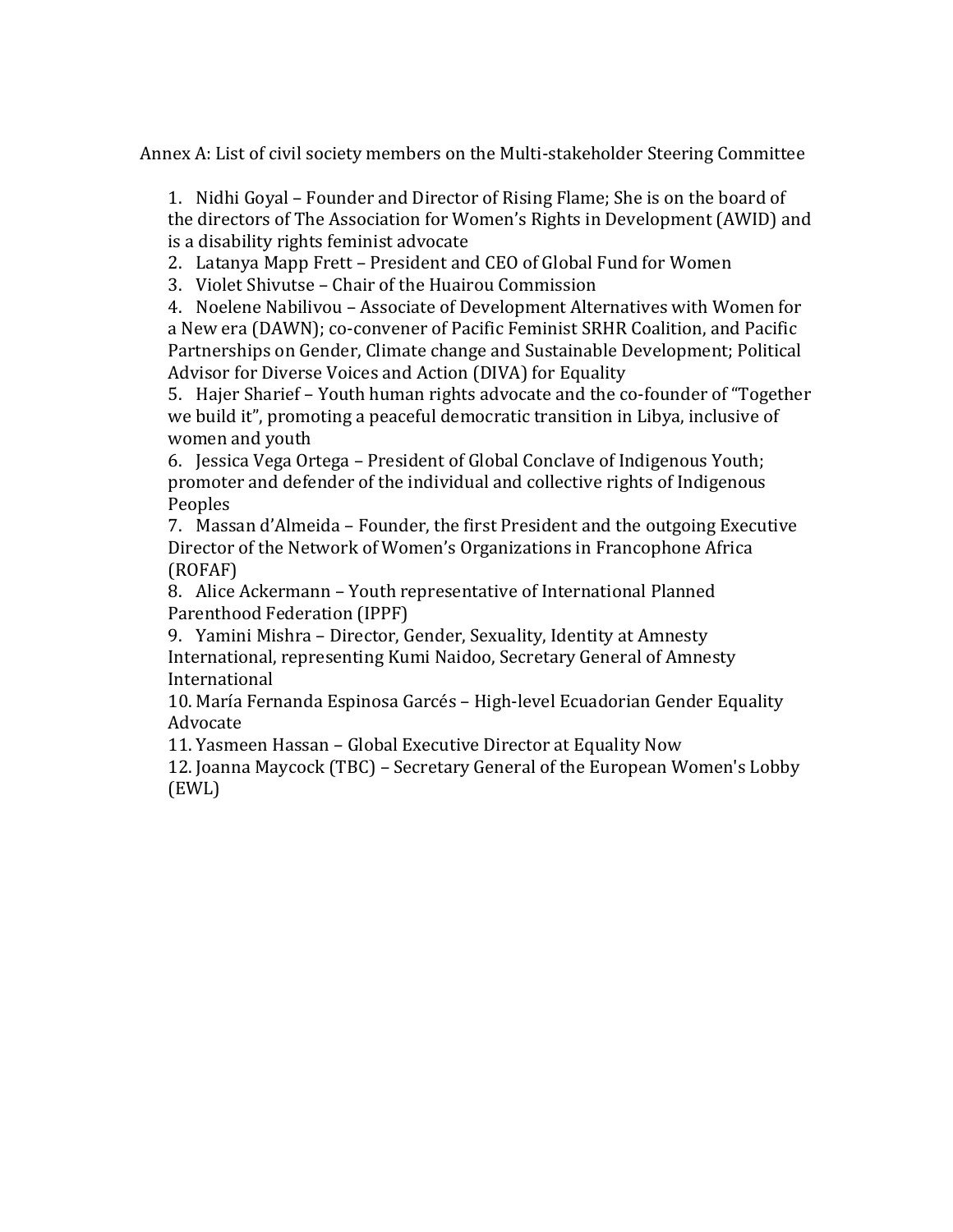| <b>Name</b>             | <b>Affiliation</b>                                                                |
|-------------------------|-----------------------------------------------------------------------------------|
| Adwoa Aidoo             | Girl Scouts Inc, Working Group on Girls                                           |
| Anita Nayar             | RegionsRefocus                                                                    |
| <b>Anne Marie Goetz</b> | Center for Global Affairs, School of Professional<br>Studies, New York University |
| Antonia Kirkland        | <b>Equality Now</b>                                                               |
| Anika Jane Dorothy      | Beijing+25 Youth Taskforce Member                                                 |
| Aasha Shaik             | Beijing+25 Youth Taskforce Member                                                 |
| <b>Bridget Burns</b>    | Women's Environment and Development Organization<br>(WEDO)                        |
| <b>Charlotte Bunch</b>  | Center for Women's Global Leadership at Rutgers<br>University                     |
| Cindy Clark             | Association for Women's Rights in Development                                     |
| Cynthia Rothschild      | Astrean Lesbian Foundation for Justice                                            |
| Dean Peacock            | Global Advocacy, Promundo-US                                                      |
| Gro Lindstad            | FOKUS - Forum for Women and Development                                           |
| Geeta Misra             | CREA, feminist human rights organization (India)                                  |
| Hannah Bond             | Gender Action for Peace and Security (GAPS UK)                                    |
| Houry Geudelekian       | NGO Committee on the Status of Women, NY (NGO<br>CSW/NY)                          |
| Jessica Stern           | <b>Outright Action International</b>                                              |

Annex B: Civil society members of the Strategic Planning and Leadership Group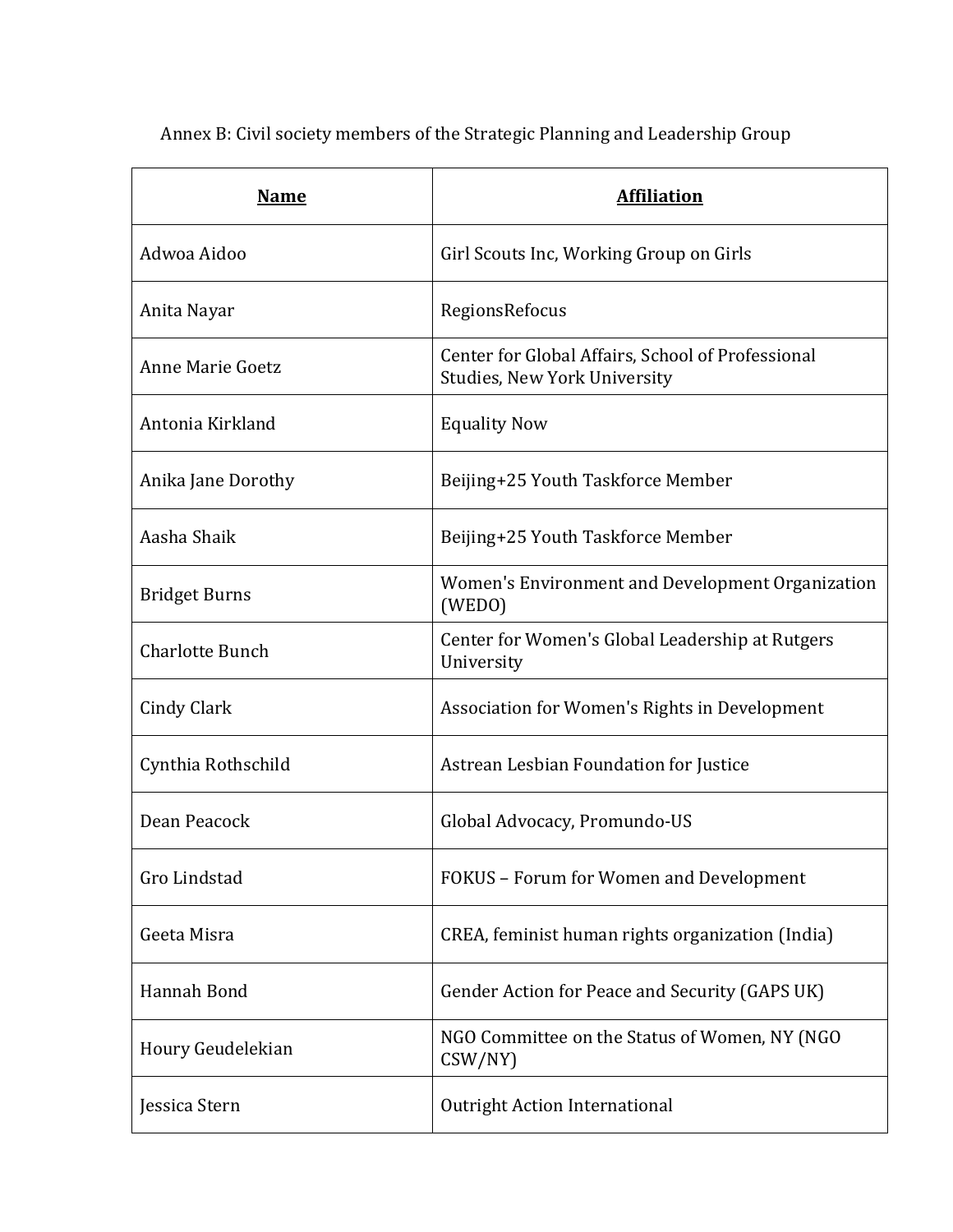| Joanna Maycock          | European Women's Lobby                                                            |
|-------------------------|-----------------------------------------------------------------------------------|
| Joanne Sandler          | Gender at Work                                                                    |
| Kaavya Asoka            | NGO Working Group on Women, Peace and Security                                    |
| <b>Kelly Thompson</b>   | <b>Restless Development</b>                                                       |
| Kimberley Vance         | <b>ARC</b> International                                                          |
| Lara Fergus             | Mama Cash                                                                         |
| Lilian Mworeko          | International Community of Women Living with HIV<br>(ICW)                         |
| Lina Abou Habib         | Strategic MENA Advisor - Global Fund for Women                                    |
| Lyric Thompson          | International Center for Research on Women (ICRW)                                 |
| Mabel Bianco            | Fundacion para Estudio Investigacion de la Mujer<br>(FEIM), NGO CSW/LAC, CoNGOLAC |
| Mandeep Tiwana          | Global Civil Society Alliance, CIVICUS                                            |
| Maria Soledad Cisternas | Special Envoy of the UNSG on Disability and<br>Accessibility                      |
| Marieke Koning          | International Trade Union Confederation (ITUC)                                    |
| Marusia Lopez Cruz      | Power & Protection of Women Activists, JASS<br>Crossregional                      |
| Mavic Cabrera Balleza   | Global Network of Women Peacebuilders (GNWP)                                      |
| Melissa Upreti          | Center for Women's Global Leadership - Rutgers<br><b>University Center</b>        |
| Memory Kachambwa        | The African Women's Development and<br><b>Communication Network (FEMNET)</b>      |
| Musimbi Kanyoro         | International human rights advocate                                               |